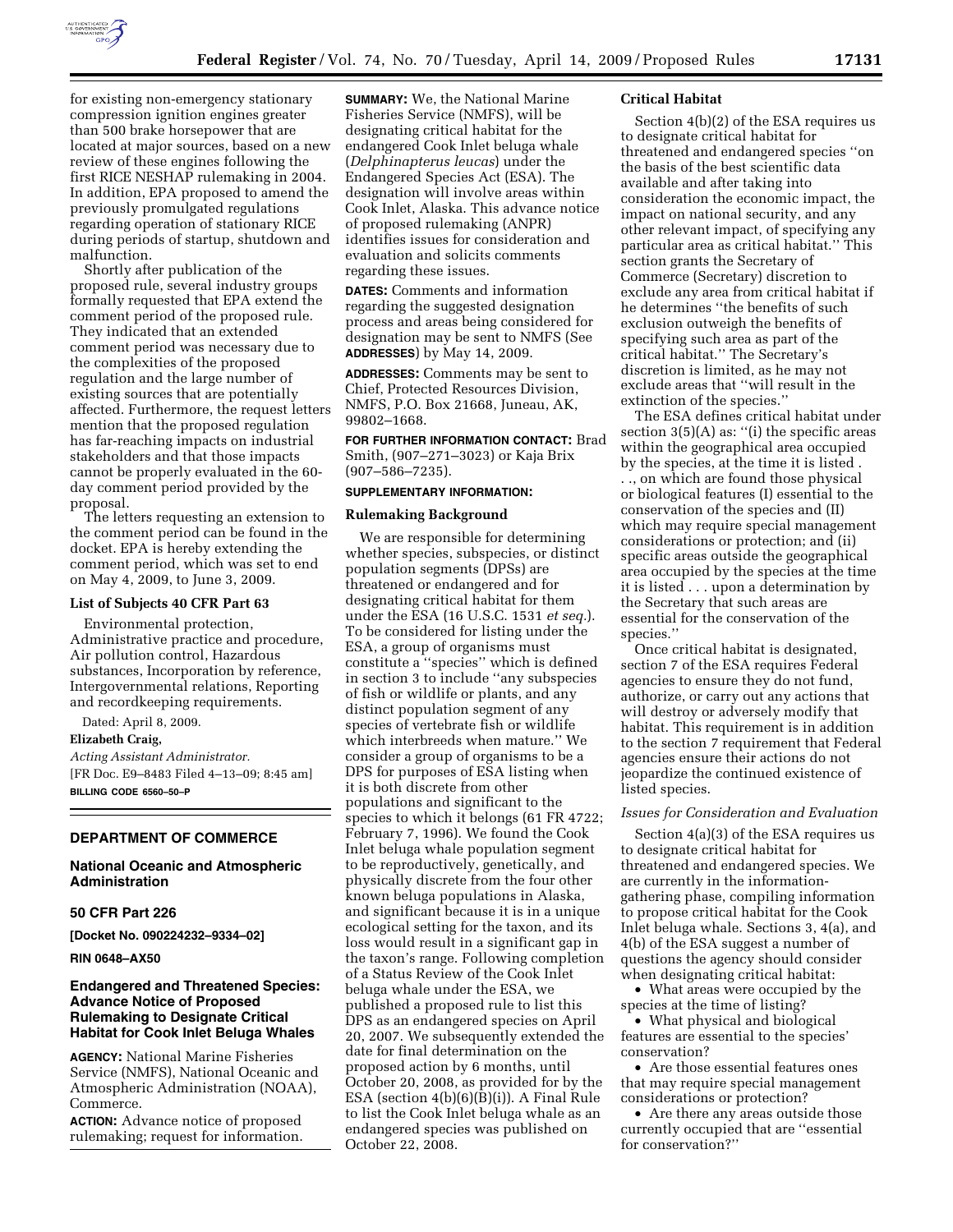• What are the benefits to the species of critical habitat designation?

• What economic and other relevant impacts would result from a critical habitat designation?

• What is the appropriate geographic scale for weighing the benefits of exclusion and benefits of designation?

• Will the failure to designate any particular area as critical habitat result in the extinction of the species?

Answering these questions involves a variety of biological and economic considerations. To ensure that we have the best scientific data available, we are issuing this ANPR to solicit information before issuing a proposed rule. During the information-gathering phase, we are seeking public input and information (see ''Information Solicited'' below) and will gather and analyze the best available scientific data to inform critical habitat designations. We will then initiate rulemaking with the publication of a proposed designation of critical habitat, opening a period for public comment and the opportunity for public hearings.

### *Cook Inlet Beluga Whale Biology and Habitat Use*

The beluga whale is a small, toothed whale in the family Monodontidae, a family it shares with only the narwhal. Belugas are also known as ''white whales'' because of the white coloration of the adults. The beluga whale is a northern hemisphere species, ranging primarily over the Arctic Ocean and some adjoining seas, where it inhabits fjords, estuaries, and shallow water in Arctic and subarctic oceans. Five distinct stocks of beluga whales are currently recognized in Alaska: Beaufort Sea, eastern Chukchi Sea, eastern Bering Sea, Bristol Bay, and Cook Inlet. The Cook Inlet population is numerically the smallest of these, and is the only one of the five Alaskan stocks occurring south of the Alaska Peninsula in waters of the Gulf of Alaska.

A detailed description of the biology of the Cook Inlet beluga whale may be found in the Proposed Listing Rule (72 FR 19854; April 20, 2007). Belugas generally occur in shallow, coastal waters, and while some populations make long seasonal migrations, Cook Inlet belugas reside in Cook Inlet year round. Data from satellite tagged whales documented that Cook Inlet belugas concentrate in the upper Inlet at rivers and bays in the summer and fall, and then tend to disperse into deeper waters moving to mid Inlet locations in the winter. The Traditional Ecological Knowledge (TEK) of Alaska Natives and systematic aerial survey data document a contraction of the summer range of

Cook Inlet belugas. While belugas were once abundant and frequently sighted in the lower Inlet during summer, they are now primarily concentrated in the upper Inlet. This constriction is likely a function of a reduced population seeking the highest quality habitat that offers the most abundant prey, most favorable feeding topography, the best calving areas, and the best protection from predation. An expanding population would likely use the lower Inlet more extensively.

While mating is assumed to occur sometime between late winter and early spring, there is little information available on the mating behavior of belugas. Most calving in Cook Inlet is assumed to occur from mid-May to mid-July (Calkins, 1983), although Native hunters have observed calving from April through August (Huntington, 2000). Alaska Natives described calving areas as the northern side of Kachemak Bay in April and May, off the mouths of the Beluga and Susitna rivers in May, and in Chickaloon Bay and Turnagain Arm during the summer (Huntington, 2000). The warmer waters from these freshwater sources may be important to newborn calves during their first few days of life (Katona *et al.*, 1983; Calkins, 1989). Surveys conducted from 2005 to 2007 in the upper Inlet by LGL, Inc., documented neither localized calving areas nor a definitive calving season, since calves were encountered in all surveyed locations and months (April-October) (McGuire *et al.*, 2008). The warmer, fresher coastal waters may also be important areas for belugas' seasonal summer molt.

Cook Inlet belugas are opportunistic feeders and feed on a wide variety of prey species, focusing on specific species when they are seasonally abundant. Eulachon (locally referred to as hooligan or candlefish) is an important early spring food resource for beluga whales in Cook Inlet, as evidenced by the stomach of a beluga hunted near the Susitna River in April 1998 that was filled exclusively with eulachon (NMFS unpubl. data). These fish first enter the upper Inlet in April, with two major spawning migrations occurring in the Susitna River in May and July. The early run is estimated at several hundred thousand fish and the later run at several million (Calkins, 1989).

In the summer, as eulachon runs begin to diminish, belugas rely heavily on several species of salmon as a primary prey resource. Beluga whale hunters in Cook Inlet reported one whale having 19 adult king salmon in its stomach (Huntington, 2000). NMFS (unpubl. data) reported a 14 foot 3 inch

(4.3 m) male with 12 coho salmon, totaling 61.5 lbs (27.9 kg), in its stomach.

The seasonal availability of energyrich prey such as eulachon, which may contain as much as 21 percent oil (Payne et al., 1999), and salmon are very important to the energetics of belugas (Abookire and Piatt, 2005; Litzow et al., 2006). Native hunters in Cook Inlet have stated that beluga whale blubber is thicker after the whales have fed on eulachon than in the early spring prior to eulachon runs. In spring, the whales were described as thin with blubber only 2–3 inches (5–8 cm) thick compared to the fall when the blubber may be up to 1 ft (30 cm) thick (Huntington, 2000). Eating such fatty prey and building up fat reserves throughout spring and summer may allow beluga whales to sustain themselves during periods of reduced prey availability (e.g., winter) or other adverse impacts by using the energy stored in their blubber to meet metabolic needs. Mature females have additional energy requirements. The known presence of pregnant females in late March, April, and June (Mahoney and Shelden, 2000; Vos and Shelden, 2005) suggests breeding may be occurring in late spring into early summer. Calves depend on their mother's milk as their sole source of nutrition, and lactation lasts up to 23 months (Braham, 1984), though young whales begin to consume prey as early as 12 months of age (Burns and Seaman, 1986). Therefore, the summer feeding period is critical to pregnant and lactating belugas. Summertime prey availability is difficult to quantify. Known salmon escapement numbers and commercial harvests have fluctuated widely throughout the last 40 years; however, samples of harvested and stranded beluga whales have shown consistent summer blubber thicknesses.

In the fall, as anadromous fish runs begin to decline, belugas again return to consume the fish species found in nearshore bays and estuaries. This includes cod species as well as other bottom-dwellers such as Pacific staghorn sculpin and flatfishes, such as starry flounder and yellowfin sole. This change in diet in the fall is consistent with other beluga populations known to feed on a wide variety of food. Pacific staghorn sculpin are commonly found nearshore in bays and estuaries on sandy substrate (Eschmeyer et al., 1983). Flatfish are typically found in very shallow water and estuaries during the warm summer months and move into deeper water in the winter as coastal water temperatures cool (though some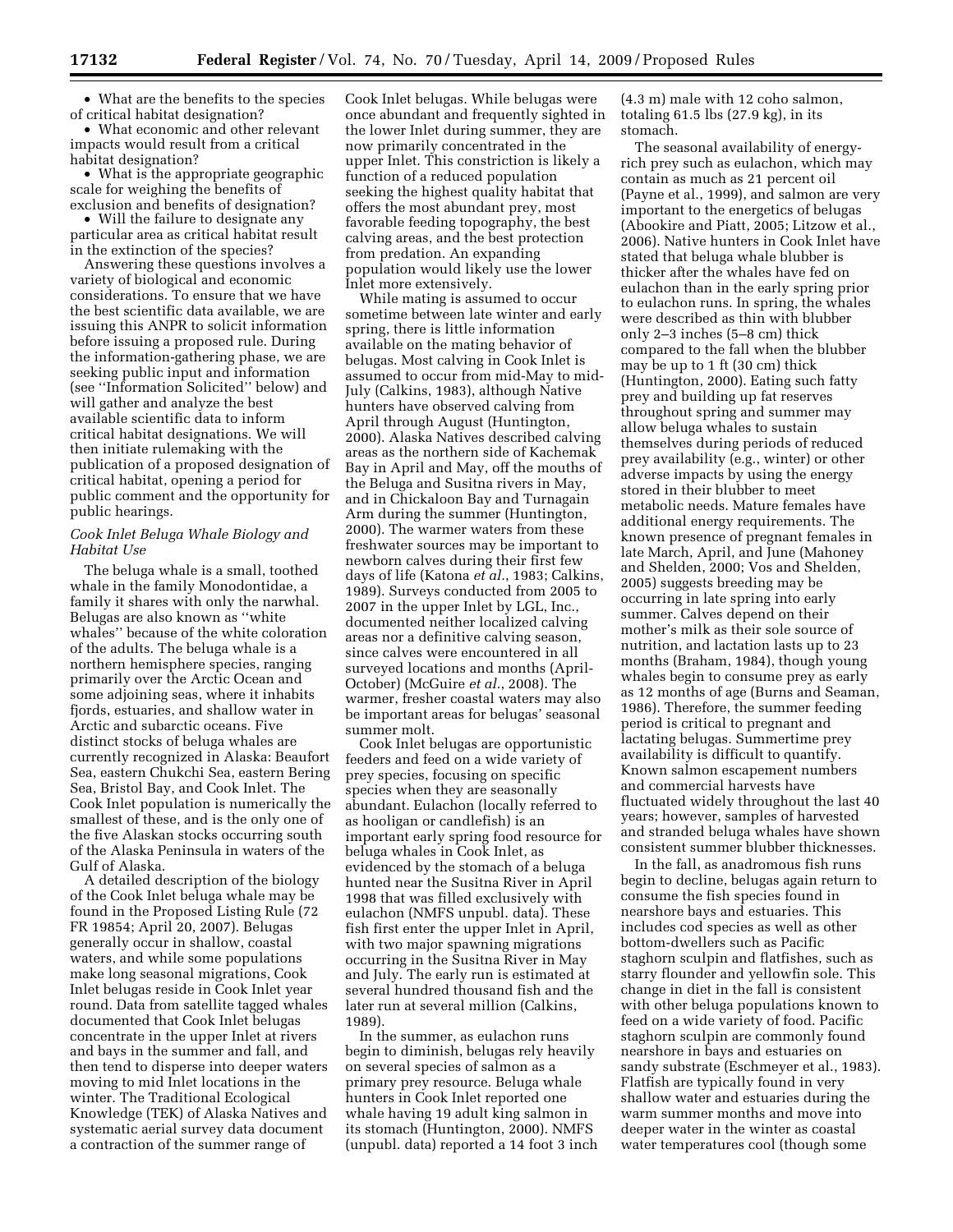may occur in deep water year-round) (Morrow, 1980).

The available information indicates that Cook Inlet belugas move throughout much of the Inlet in the winter months. They concentrate in deeper waters in mid Inlet past Kalgin Island, with occasional forays into the upper Inlet, including the upper ends of Knik and Turnagain Arms. While the beluga whales move into the mid to lower Inlet during the winter, ice cover does not appear to limit their movements. Their winter distribution does not appear to be associated with river mouths, as it is during the warmer months. The spatial dispersal and diversity of winter prey likely influence the wider beluga winter range throughout the mid Inlet.

There is obvious and repeated use of certain habitats by Cook Inlet beluga whales. Intensive aerial abundance surveys conducted in June and July since 1993 have consistently documented high use of Knik Arm, Turnagain Arm, Chickaloon Bay and the Susitna River delta areas of the upper Inlet. The high use of these areas by belugas is further supported by data from satellite tagging studies.

We considered habitat type and value in our 2008 Cook Inlet Beluga Conservation Plan (NMFS, 2008). That document stratified Cook Inlet into three regions based upon patterns of beluga habitat use, labeling them as valuable habitat types 1, 2, and 3. Type 1 habitat encompasses habitats with intensive beluga use from spring through fall, and which are important foraging and nursery habitats. Type 1 habitat includes all of Cook Inlet northeast of a line drawn from 3 miles southwest of the Beluga River across to Point Possession. Type 2 habitat is based on less concentrated spring and summer beluga use, and known fall and winter use areas. Type 2 habitat is located south of Type 1 habitat and north of a line at 60.2500 north latitude. It also extends south along the west side of the Inlet following the tidal flats into Kamishak Bay around to Douglas Reef, and includes an isolated section within Kachemak Bay. Type 3 habitat encompasses the remaining portions of their range in Cook Inlet; the southern boundary is an opening into the Gulf of Alaska approximately 85 km across from Cape Douglas to Elizabeth Island. Type 1 habitat is believed to be the most valuable of the three habitat types based on the frequency of use and its importance as feeding and calving habitats.

# *Areas Occupied by the Species at the Time of Listing*

The ESA specifies that critical habitat is that habitat occupied by the species ''at the time it is listed'' (ESA section 3(5)(A)(i)). The range of Cook Inlet belugas has been previously defined as the waters of the Gulf of Alaska north of 58 oN. and freshwater tributaries to these waters based on then-available scientific data (65 FR 34590, May 31, 2000; MMPA Sec. 216.15(g); 76 FR 62919, Oct. 22, 2008). There are few beluga sightings in the Gulf of Alaska outside Cook Inlet. In the 1970s and 1980s, beluga sightings occurred across much of the northern and central parts of Cook Inlet, but in the 1990s the summer distribution narrowed to primarily the northernmost portions of Cook Inlet. More of the Inlet was used by beluga whales during the spring, summer, and fall during the 1970s and 1980s than is presently used. However, because sightings continue to occur over the described range, we consider the present range of this DPS to be occupied habitat. The present range of the listed Cook Inlet beluga is limited to Cook Inlet waters north of a line from Cape Douglas to Cape Elizabeth.

#### *Critical Habitat Boundaries*

NMFS' ESA regulations relevant to describing a geographical area and ''specific areas'' state that ''each critical habitat will be defined by specific limits using reference points and lines as found on standard topographic maps of the area'' (50 CFR 424.12). These regulations require that we also identify the state(s), county(ies), or other local governmental units within which all or part of the critical habitat is located. However, the regulations note that such political units typically would not constitute the boundaries of critical habitat. In addition, the regulations state that ephemeral reference points (e.g., trees, sand bars) shall not be used in defining critical habitat.

We seek the best scientific information available to make the designations as precise as practicable. During the information-gathering phase, we are seeking information that will allow us to map specific areas, using reference points and lines as found on standard nautical charts and topographic maps, that (1) are currently occupied by the species and (2) contain essential physical and biological features.

We have limited information on the distribution and occurrence of Cook Inlet beluga whales within tributary waters of Cook Inlet. Traditional Knowledge of Alaska Native hunters

tells us these whales have occurred several miles up the Susitna and Beluga Rivers in past years, and whales have been observed above tidewater in the Knik River at Turnagain Arm. We seek more information on habitat in estuaries and freshwater as well as marine areas.

### *Physical and Biological Features Essential for Conservation*

As described in ESA section 3(5)(A)(i), we will assemble the best available information to identify those ''specific areas within the geographical area occupied by the species at the time it is listed . . . on which are found those physical or biological features . . (I) essential to the conservation of the species and (II) which may require special management considerations or protection.'' Joint NMFS/FWS regulations for listing endangered and threatened species and designating critical habitat at section 50 CFR 424.12(b) state that the agency ''shall consider those physical and biological features that are essential to the conservation of a given species and that may require special management considerations or protection'' (also referred to as ''Essential Features'' or ''Primary Constituent Elements''). Pursuant to the regulations, such requirements include, but are not limited to the following: (1) Space for individual and population growth, and for normal behavior; (2) food, water, air, light, minerals, or other nutritional or physiological requirements; (3) cover or shelter; (4) sites for breeding, reproduction, rearing of offspring, germination, or seed dispersal; and generally (5) habitats that are protected from disturbance or are representative of the historic geographical and ecological distributions of a species. These regulations go on to emphasize that the agency shall focus on essential features within the specific areas considered for designation. These features ''may include, but are not limited to, the following: roost sites, nesting grounds, spawning sites, feeding sites, seasonal wetland or dryland, water quality or quantity, geological formation, vegetation type, tide, and specific soil types.''

We seek information on the identification of these essential features for purposes of identifying critical habitat.

### *Special Management Considerations or Protection*

Coupled with the identification of essential features, during the information-gathering phase we seek input on whether the above essential features may require special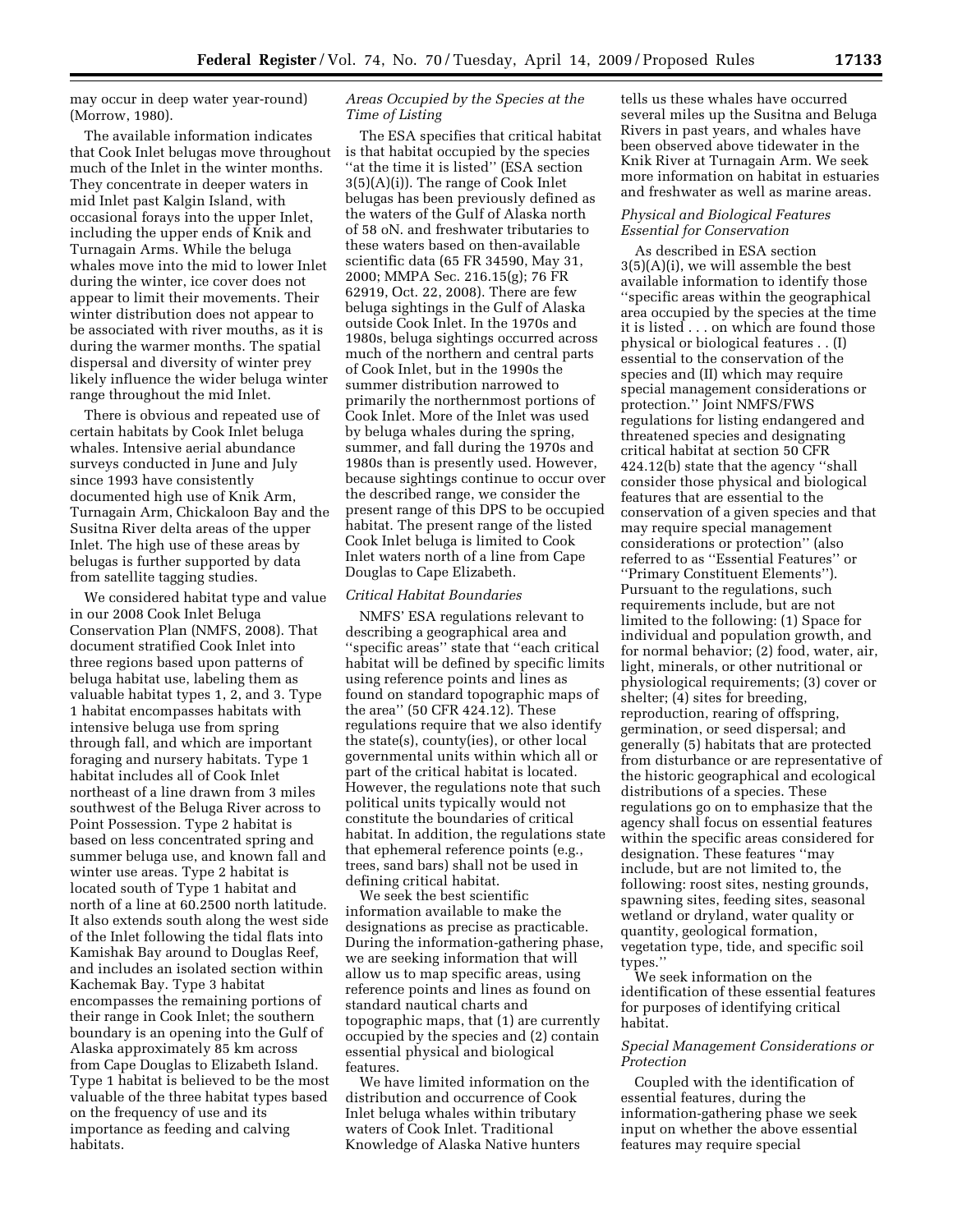management considerations or protection. For example, unrestricted passage and access between habitats within upper Cook Inlet may require management of this waterway for projects that have the potential to disrupt passage, such as dams or causeways. Similarly, essential prey species such as king salmon may require special management to ensure long-term viability and to prevent overharvest. We will document the special management considerations and protection associated with the essential features and relate these to the factors affecting the species and/or critical habitat during formal rulemaking (see ''Schedule and Contents of Rulemaking'').

## *Areas Outside the Geographical Area Occupied by the Species*

Section 3(5)(A)(ii) of the ESA defines critical habitat to include specific areas outside the geographical area occupied by the species only if the Secretary determines them to be essential for the conservation of the species. Section 3(3) of the ESA defines conservation as ''the use of all methods and procedures which are necessary to bring any endangered species or threatened species to the point at which the measures provided pursuant to this Act are no longer necessary.'' NMFS' ESA regulations at 424.12(e) state that the agency ''shall designate as critical habitat areas outside the geographical area presently occupied by a species only when a designation limited to its present range would be inadequate to ensure the conservation of the species.'' We would thus include areas outside the occupied geographical area only if areas within the occupied geographical area were not adequate to support conservation. We seek information on the adequacy of the currently occupied habitat to support conservation of the Cook Inlet beluga DPS, and whether areas that are unoccupied might be ''essential for conservation.≥

### *Determining Economic and Other Relevant Impacts*

Section 4(b)(2) of the ESA requires that the Secretary, in deciding to designate critical habitat, consider economic impacts, impacts to national security, and any other relevant impacts of such designation. We seek information relating to any of these impacts.

The ESA gives the Secretary discretion to exclude any area from critical habitat if the benefits of such exclusion outweigh the benefits of specifying the area as part of the critical habitat. During the informationgathering phase, we seek information

regarding the benefits of excluding particular areas from the critical habitat designation and the benefits of including each such area as part of the critical habitat designation. We seek information that would allow us to monetize these effects to the extent practicable, as well as information on qualitative impacts to these effects. We also seek input on what approaches would allow us to determine if excluding a particular area from designation will result in the extinction of the species.

### *Determining Conservation Value*

We seek information on the conservation value of potential critical habitat, based on the quality and quantity of the essential feature(s). We also seek input on the best methods for evaluating the conservation value of potential critical habitat areas. We are interested in information relevant to monetizing the conservation value of an area, to the extent useful measurement can be made, and/or to ranking the conservation benefits in an ordinal manner, if full monetization is not practicable.

### *The Appropriate Geographic Scale for Weighing the Benefits of Exclusion and Benefits of Inclusion*

Cook Inlet is a vast region occupying a variety of habitat types and human presence. Much of it is undeveloped, while portions of the Inlet are adjacent to the most populated areas of the State. Consideration of areas for exclusion presents a problem of scale, wherein we wish to maintain the ecological perspective of important habitat for Cook Inlet beluga whales while allowing meaningful distinction between areas to be evaluated under section 4(b)(2).

In some cases, it may be useful to consider habitat units at a finer scale, for example, along the Municipality of Anchorage's waterfront on lower Knik Arm. We seek input on the scale to be used in this analysis for the balancing test.

#### **Information Solicited**

Past critical habitat designations have generated considerable public interest. Therefore, we believe it is important to engage the public early and often in the rulemaking process. This ANPR is a key first step, and we encourage all interested parties to submit comments regarding the issues raised in this notice.

In accordance with agency regulations at 50 CFR 424.13, we will consult as appropriate with affected states, interested persons and organizations, other affected Federal agencies, and, in

cooperation with the Secretary of State, with the country or countries in which the species concerned are normally found or whose citizens harvest such species from the high seas. Data reviewed may include, but are not limited to, scientific or commercial publications, administrative reports, maps or other graphic materials, information received from experts, and comments from interested parties. Specific data needs include:

(1) Information on the past and current numbers and distribution of Cook Inlet beluga whales;

(2) Information describing the habitat type and quality of marine, estuarine, and freshwater habitats for all Cook Inlet beluga whales;

(3) Within areas occupied by Cook Inlet beluga whales, information regarding the physical and biological features that are essential to the conservation of this DPS;

(4) Any special management considerations or protection currently associated with essential physical and biological features within areas occupied by Cook Inlet beluga whales, such as any land use management plan, a state statute, a municipal ordinance, or other binding local enactment;

(5) Any specific areas within the range of Cook Inlet beluga whales that may not qualify for critical habitat designation because they lack essential physical or biological features or may not require special management consideration or protections;

(6) Any specific areas outside the area occupied by Cook Inlet beluga whales that are essential for their conservation;

(7) Any specific areas that should be excluded from critical habitat designation because the benefits of such exclusion outweigh the benefits of specifying such area as part of the critical habitat;

(8) Any current or planned activities in the range of Cook Inlet beluga whales and their possible impacts on areas that may qualify as critical habitat;

(9) Any economic or other relevant impacts that may result from designating critical habitat, regardless of whether those impacts are attributable co-extensively to other causes, in particular those impacts affecting small entities;

(10) Other benefits of excluding or designating a specific area as critical habitat; and

(11) Potential peer reviewers for proposed critical habitat designations, including persons with biological and economic expertise relevant to the designations.

As described in a joint NMFS/FWS policy on ESA information standards